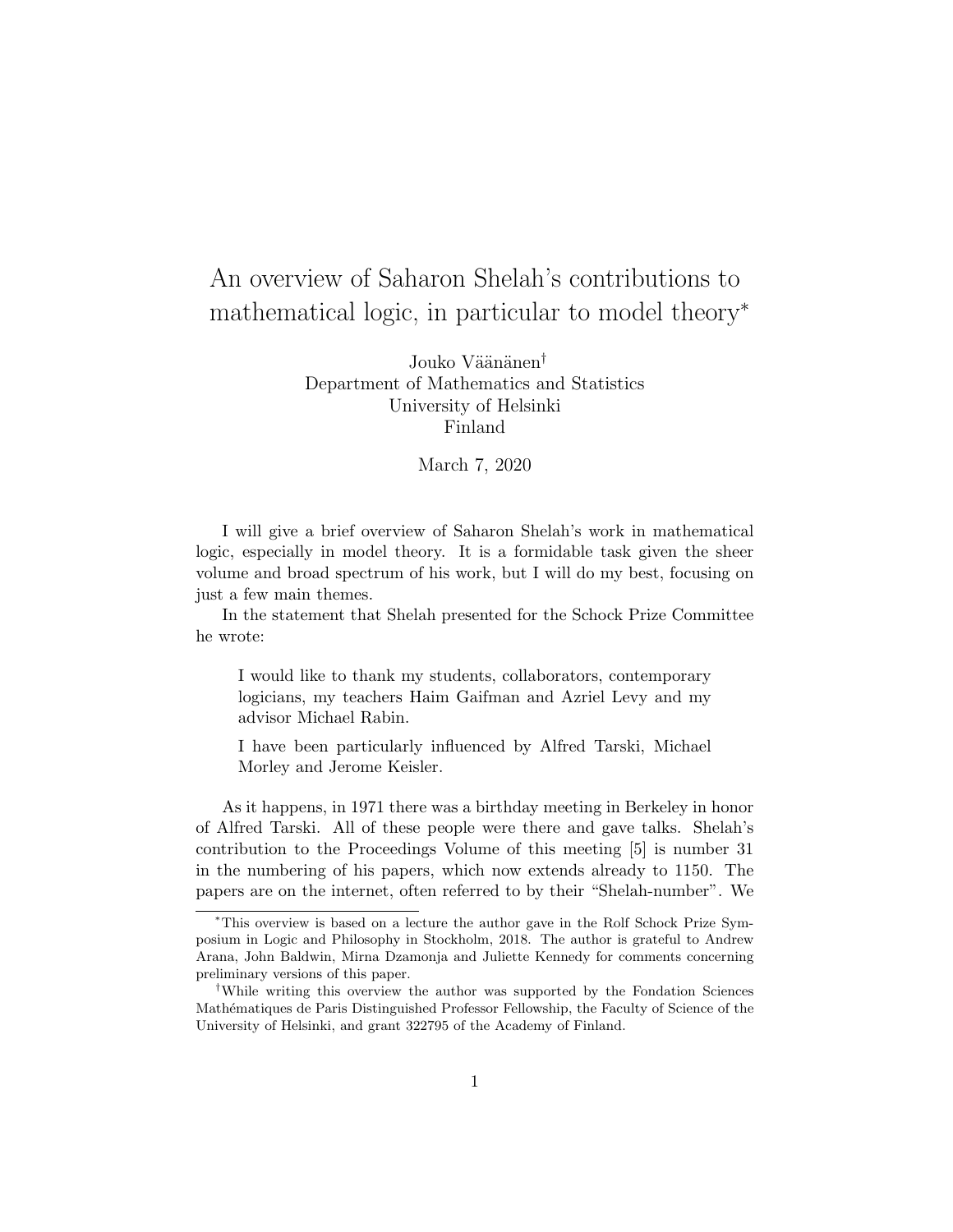sometimes tease Saharon by asking him what is in paper, say 716, and usually he knows it. Somebody once asked about a result and Saharon said it is in paper number 3. Three hundred what, asked the person, being used to the fact that Shelah has hundreds of papers, and Saharon answered, no, paper number 3. In fact paper number three [10] is a very influential paper for the development of model theory.

Shelah made essentially three transformative contributions to the field of mathematical logic: stability theory, proper forcing and PCF theory, the first in model theory and the other two in set theory. He started as a model theorist and I think he still considers himself mainly as a model theorist, but he has extended his interest and work to set theory.

#### 1 Model theory: Stability theory

Model theory is a branch of mathematics that deals with the relationship between descriptions or "axioms" in the so-called first-order languages (sometimes also in extensions) and the structures that satisfy these descriptions. This is a very general characterization of model theory going all the way back to Tarski. "First order language" means that quantifiers "for all" and "exists" range over elements (not subsets) of the domain. An example is provided by the group axioms

$$
\forall x \forall y \forall z (x \cdot (y \cdot z) = (x \cdot y) \cdot z)
$$
  

$$
\forall x (x \cdot 1 = x \land 1 \cdot x = 1)
$$
  

$$
\forall x \exists y (x \cdot y = 1 \land y \cdot x = 1)
$$

which talk about the group elements but not about sets of group elements. If I wanted to say that the group is free, I would have to talk about subsets of the group in order to say that there is a free basis. Other examples of first order axioms are the field axioms, the axioms of order, the (first order) Peano axioms, and the axioms of set theory.

Originally, more than 100 years ago, there was an idea, advocated for example by Hilbert, although Hilbert seemed not to make a great distinction between first and second order axiomatizations, that mathematical structures can be understood through their axiomatizations. There is a fundamental philosophical question, how is it possible that we understand infinite objects such as real or complex numbers, with the finite means that we have. How can we be certain about properties of infinitary things? The idea of at least Hilbert was that we write down axioms and the axioms characterize their models completely. It turned out to be not quite so. Skolem already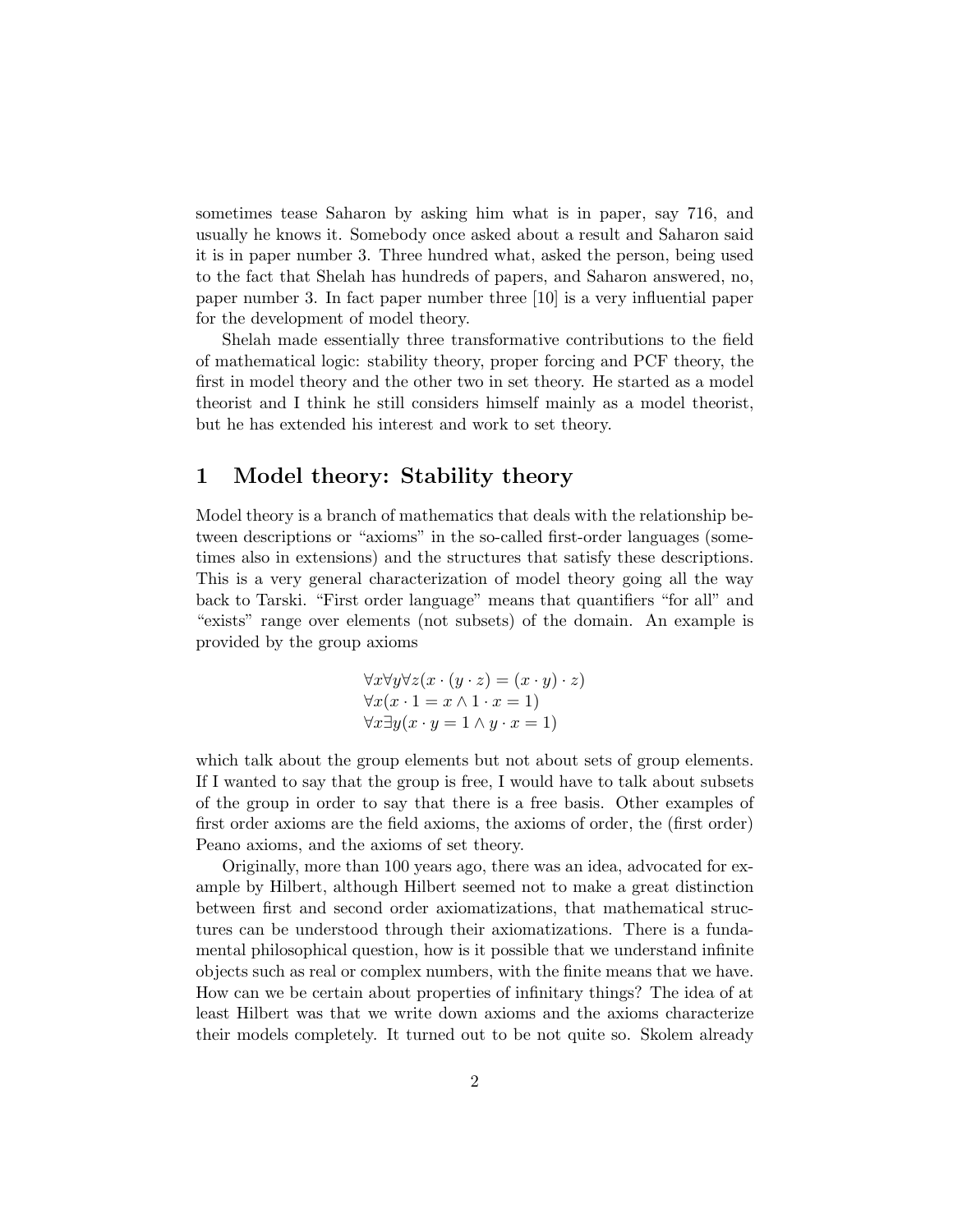in the 1920s and then Gödel in the 1930s showed that there are certain limitations to these attempts. In the 1960s model theory developed quite strongly but mainly using set-theoretic methods. The limitations of the extent to which first order axiomatisations capture mathematical concepts and structures were exposed in very manifest ways.

When Shelah entered the model theory scene he isolated an instability phenomenon in certain first order theories. It is something that people like Hilbert, Skolem and Gödel, who came to logic earlier, did not consider and had no idea about. It transforms model theory from the set-theoretic approach into a more geometric and algebraic form. In the 1960s when settheoretic model theory had become quite complicated, the more geometric approach brought new hope that we can understand models of first order theories by building on the long history of geometry and algebra. In this respect we can think of the weakness of first order logic, revealed by Skolem and Gödel, as a strength in the hands of modern model theorists, e.g. Shelah. First order descriptions of structures are at the same time sufficiently *strict*, keeping the structure from being "too general", and sufficiently tolerant to allow a rich theory and interesting constructions. First order logic (i.e. language) strikes a kind of very successful balance.

In 1978 Shelah's book "Classification Theory" [12] appeared. This is a fundamental book that everybody in model theory rushed to read. It was not an easy book to read but it had everything that you needed at that time and long after. In particular, it contained the basics of stability theory. Stability theory is now the accepted state-of-the-art and focus of research for all who are working in model theory.

In the June 1982 issue of the Abstracts of the American Mathematical Society Shelah published a paper with the title "Why am I so happy". He had made a landmark breakthrough leading to the so-called Main Gap Theorem (See below). Hodges [6] writes:

He had just brought to a successful conclusion a line of research which had cost him fourteen years of intensive work and not far off a hundred published books and papers. In the course of this work he had established a new range of questions about mathematics with implications far beyond mathematical logic.

I will now explain what this is about. For any consistent first order theory T and any cardinal number  $\kappa$  the spectrum function  $I(\kappa, T)$  is defined as the number of non-isomorphic models of T of cardinality  $\kappa$ . By early results of Skolem, Tarski, G¨odel and Maltsev, the spectrum function is defined for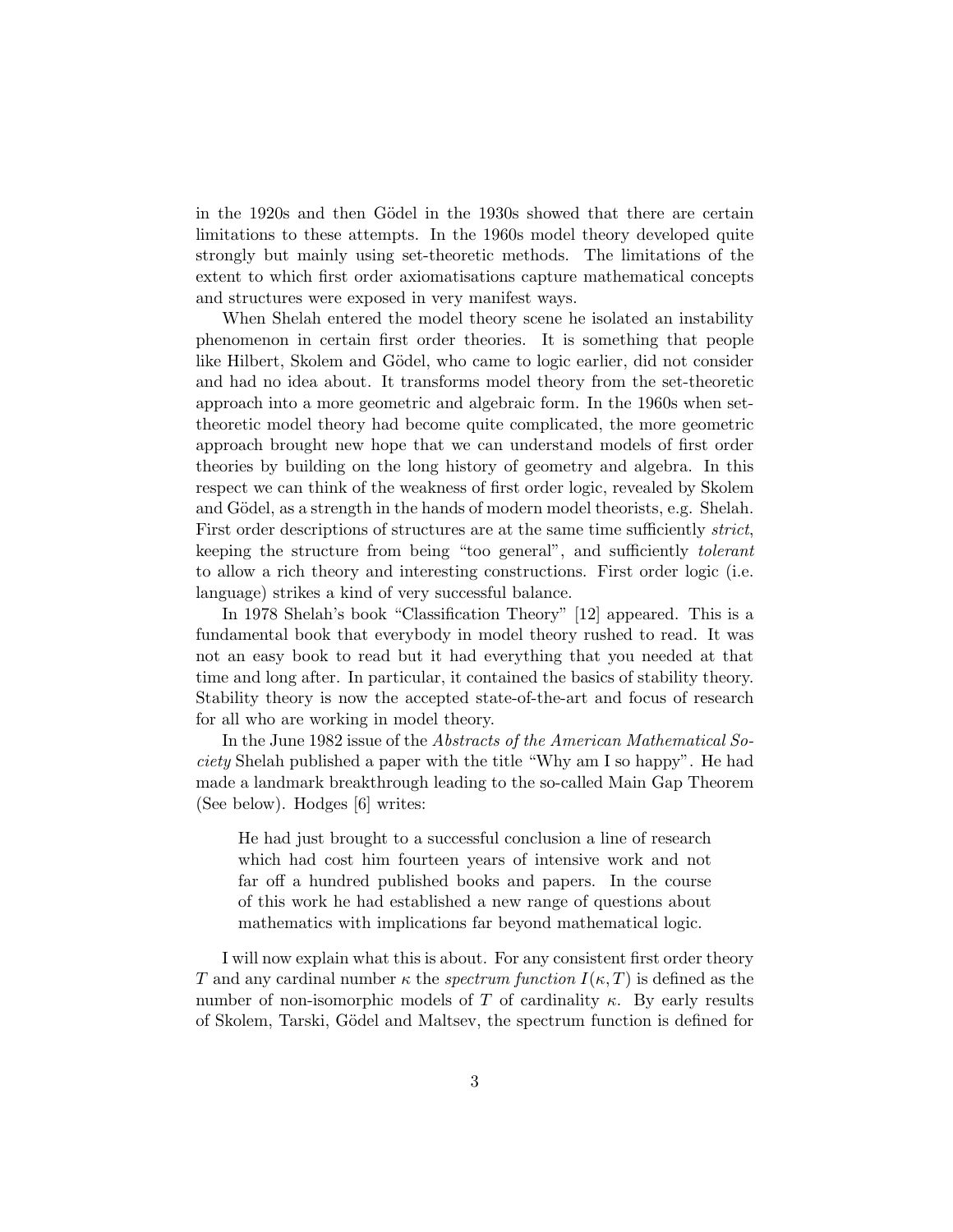every infinite cardinal  $\kappa$ , and of course

$$
1 \le I(\kappa, T) \le 2^{\kappa}.
$$

For any given T we have a function  $\kappa \mapsto I(\kappa, T)$  which has its values in the interval  $[1, 2<sup>\kappa</sup>]$ . If T is the theory of vector spaces over a fixed finite field, the value is constant 1. If  $T$  is the theory of linear order, the value is always  $2^{\kappa}$ .

Morley [9] had shown in 1965 that if the spectrum is 1 for *one* uncountable  $\kappa$  it is 1 for all uncountable  $\kappa$ , and proposed what became known as the Morley Conjecture: The spectrum function is always non-decreasing in  $\kappa$  for uncountable  $\kappa$ .

Shelah proved this conjecture in the second edition of "Classification Theory" [14]. While doing so he established a much more far-reaching result, namely his Main Gap Theorem: (Here  $\beth_0(\kappa) = \kappa, \beth_{\alpha+1}(\kappa) = 2^{\beth_{\alpha}(\kappa)}$  and  $\Box_{\nu}(\kappa) = \sup\{\Box_{\alpha}(\kappa) : \alpha < \nu\}$  for limit ordinals  $\nu$ .)

**Theorem 1** (Main Gap). Suppose  $T$  is a countable complete first order theory. Then either  $I(\aleph_{\alpha},T) = 2^{\aleph_{\alpha}}$  for all  $\alpha \geq 1$ , or  $I(\aleph_{\alpha},T) < \beth_{\omega_1}(|\omega + \alpha|)$ for all  $\alpha \geq 1$ .

The name "Main Gap" refers to the gap between  $\beth_{\omega_1}(|\omega + \alpha|)$  and  $2^{\aleph_{\alpha}}$ . Depending on  $\alpha$  this may be no gap at all, but in general  $\Box_{\omega_1}(|\omega + \alpha|)$  grows only moderately compared to  $2^{\aleph_{\alpha}}$ . The theorem says that for  $\alpha \geq 1$  no theory T can have its number of non-isomorphic models of size  $\aleph_{\alpha}$  strictly less than the maximum  $2^{\aleph_{\alpha}}$ , but still as big as  $\Box_{\omega_1}(|\omega + \alpha|)$ . But that is not all. The two cases of Theorem 1 can be separated from each other by strictly model theoretic properties of T with no reference to the number of models.

The case  $I(\aleph_{\alpha},T) = 2^{\aleph_{\alpha}}$  is called the "non-structure case" because in this case the theory not only has maximally many models but among the models there are necessarily many that are verifiably extremely difficult to distinguish from each other. In this case we have a kind of chaos. The second case viz. the case where there are relatively few non-isomorphic models, is called the "structure case" because closer analysis reveals that in this case every model can be characterized up to isomorphism in terms of certain invariants, a little bit as vector spaces are characterized by their dimension and an algebraically closed field by its degree of transcendence. To see what this means we have to go an iota deeper into stability theory.

Whether a theory  $T$  is stable or not depends on its "types", i.e. sets of formulas consistent with the theory, essentially describing generalized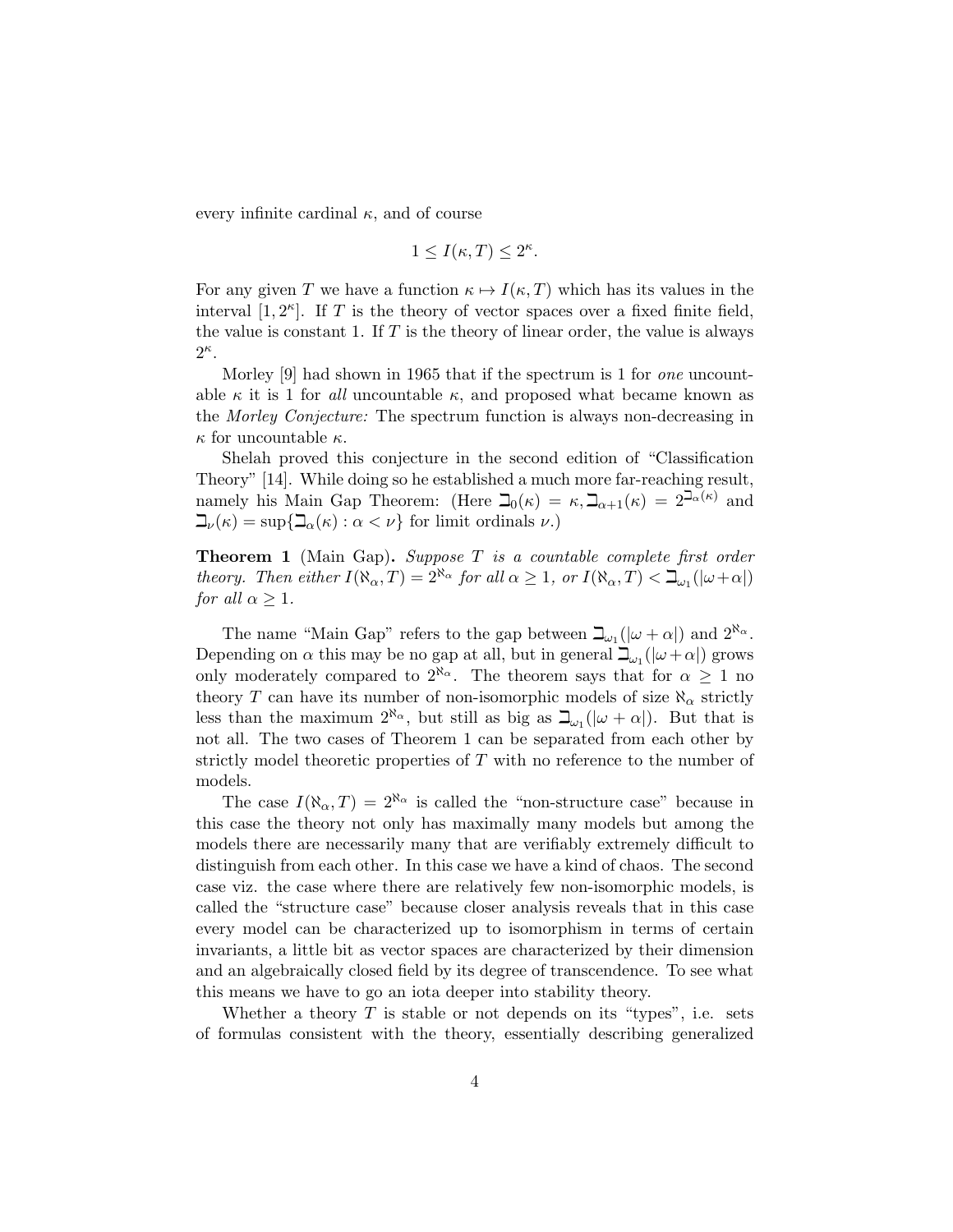notions of elements. If  $M$  is a model of  $T$ , every element of  $M$  has a certain type, namely the set of formulas that the element satisfies with parameters from the model. But there may be also types that are not types of any element of the model. For example, in the ordered model of the natural numbers there is the type of an infinitely big number. In the field of real numbers there is the type of an infinitely small positive number. In the field numbers there is the type of an infinitely small positive number. In the field<br>of rational numbers there is the type of  $\sqrt{2}$ , etc. The types form a kind of topological "Stone" space.

The stability of the theory means that the spaces of types in different cardinalities are not too big. Typically models with an infinite linear order have too many types to be stable. On the other hand, algebraically closed fields are stable. If the space of types is not too big, one can define a pregeometry on so-called strongly minimal subsets and you get a situation which resembles the case of vector spaces or algebraically closed fields in the sense that you get a concept of dimension. You can do geometry on models of a stable theory although a priori the theory can be quite arbitrary, with nothing to do with geometry, as long as it is stable. Eventually this leads to a complete characterization of all uncountable models of the theory in terms of geometric invariants.

On the other hand, if the theory is unstable, i.e. it has "many" types, we can build a maximal amount of models which are non-isomorphic but indistinguishable in a strong sense, manifesting the impossibility to characterize all models by means of geometric invariants, as in the stable case.

The Main Gap dividing line is internally characterized by a combination of four properties, which I mention without going into details: Superstability, NDOP (lack of dimensional order property), NOTOP (lack of omitting types order property), and shallowness (no infinite branches of the decomposition trees of models of the theory).

It would seem that it is too simple-minded to look at only the cardinality of the space of types. How can we get geometric information from mere cardinality information? Surely it is too simple-minded. But no, the cardinality matters. If we can place a bound on the cardinality, we can define the geometry.

### 2 Set theory: proper forcing

Let us look at a problem of which it is not clear whether it is model theory or set theory, or what is it? Well, it is algebra, not logic at all. It is the Whitehead Problem. Suppose  $A$  is an abelian group. It is called a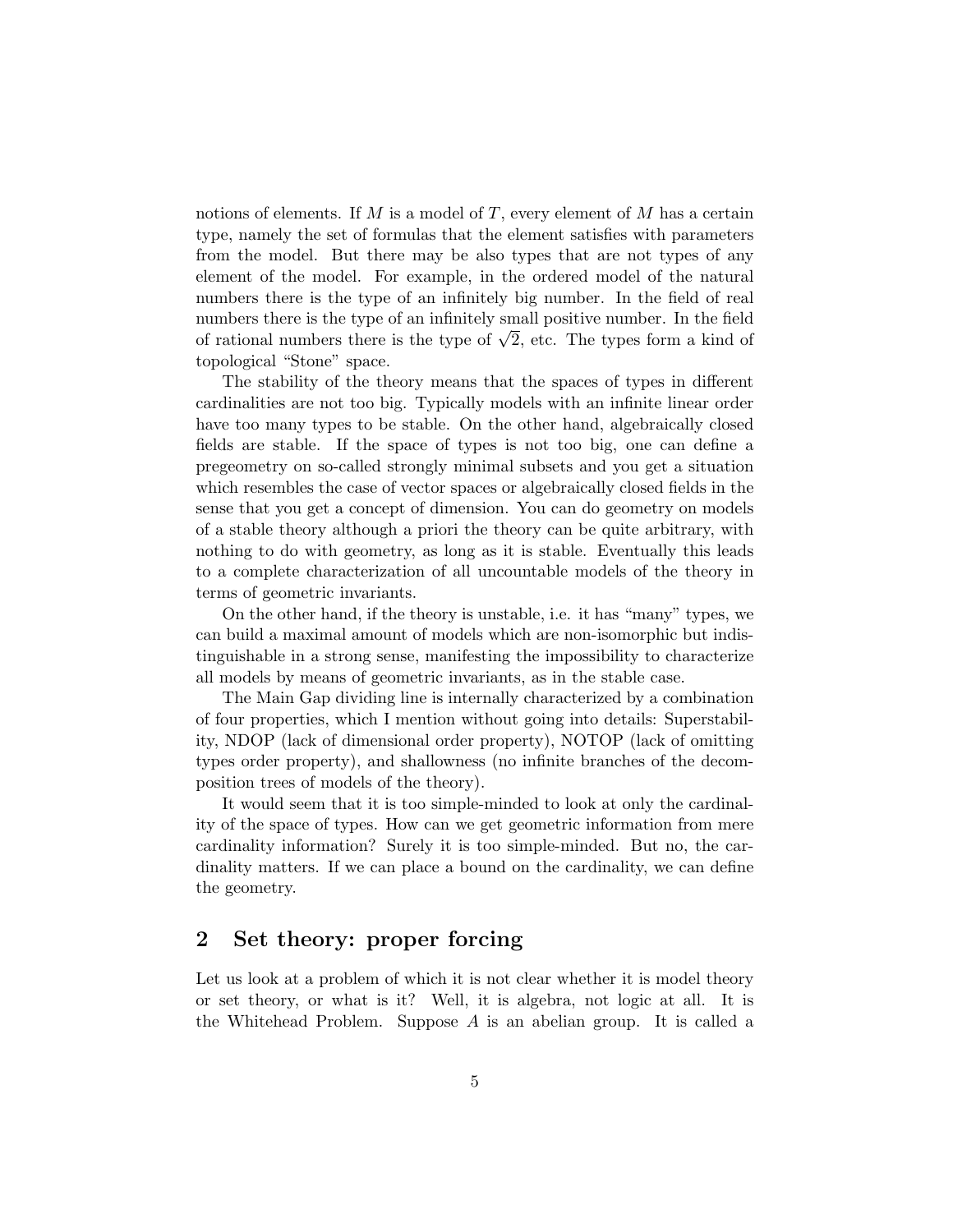Whitehead group, if the following holds: If  $B$  is another abelian group and  $\pi : B \to A$  is an onto homomorphism such that  $\ker(B) \cong \mathbb{Z}$ , then there exists a homomorphism  $\rho: A \to B$  such that  $\pi \rho = id$ . It is not hard to see that every free abelian group is a Whitehead group.

The Whitehead Problem asks whether the converse is true, i.e. whether every Whitehead group is free. Shelah [11] showed that the problem cannot be solved in ZFC.

Eklof and Mekler write in the beginning of their book "Almost free modules" [2]:

"The modern era in set-theoretic methods in algebra can be said to have begun on July 11, 1973 when Saharon Shelah borrowed Laszlo Fuchs' *Infinite Abelian Groups* from the Hebrew University library. Soon thereafter, he showed that Whitehead's Problem—to which many talented mathematicians had devoted much creative energy—was not solvable in ordinary set theory  $(ZFC).$ "

We can think of the Whitehead Problem as an isolated problem and in fact Shelah is very good in solving problems, isolated or not, but what happens here is a kind of transformation of an area. Shelah proved from V=L that every Whitehead group is free, and from Martin's Axiom and the negation of the Continuum Hypothesis that there is a non-free Whitehead group of cardinality  $\aleph_1$ . There is now a whole subarea of abelian group theory using set-theoretic methods. We are moving here from 1970 to 1973, so very soon after starting in model theory Shelah had to use also set theory, an area where he became a leading figure.

Set theory studies the mathematics of infinite sets, e.g. sets of real numbers. Its Zermelo-Fraenkel axiomatisation (ZFC) is also one of the possible established bases not only of set theory, but of all of mathematics, in the sense that all mathematically accepted proofs could in principle be derived from the ZFC axioms.

Still, ZFC may seem quite weak when it comes to deep set-theoretical questions. This was manifested by independence results (e.g. Shelah's results on the Whitehead Problem) i.e. results, usually based on forcing, demonstrating that ZFC cannot solve a particular set-theoretical question. After Paul Cohen's forcing method it seemed that if you ask almost anything non-trivial about sets themselves, especially about the arithmetic of cardinal numbers, the ZFC axioms cannot solve it.

Forcing adds some new sets to the universe, or more exactly to a countable model of ZFC. It became quickly clear that you cannot do everything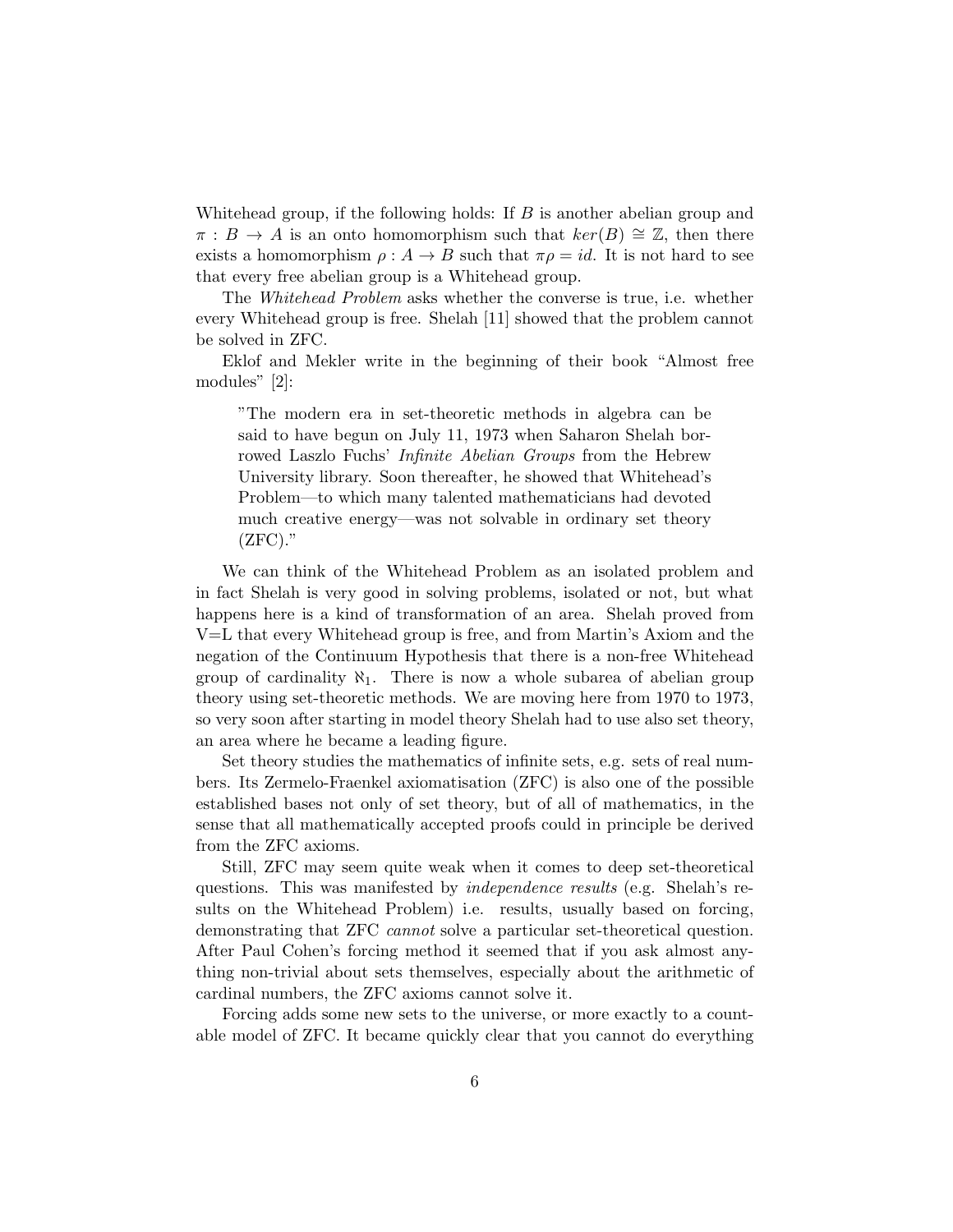you want in one step. More involved applications of the method involve iterating the basic method of forcing. The first step was taken by Solovay and Tennenbaum in the late 1960s who introduced "finite support" iterations and obtained the consistency of Martin's Axiom (eventually used by Shelah in his proof of the undecidability of the Whitehead Problem) together with the negation of the Continuum Hypothesis. While Martin's Axiom was very successful in settling a number of problems in set theory, measure theory, general topology, and so forth, it is insufficient for more sophisticated applications.

Shelah needed forcing for the solution of the Whitehead Problem and for different variants of his solution. For example, his first solution gave a non-free Whitehead group in a model of set theory where the Continuum Hypothesis is false, raising the question, whether we can have a non-free Whitehead group in the presence of the Continuum Hypothesis. He needed new ideas in forcing.

Coming from model theory in the late 1970s Shelah formulated the notion of "proper" forcing and showed that it is possible to iterate it using suitable supports, leading to hundreds of striking results in set theory as well as applications to other areas of mathematics. This is witnessed by Shelah's massive book "Proper forcing" from 1982 [13] and the second edition "Proper and improper forcing" from 1998 [16], as well as hundreds of papers by Shelah and others on the subject. Again, not a particularly easy book to read but it has become something of a bible for researchers using forcing.

What is proper forcing? The definition of properness—"preserves stationarity of subsets of  $\lambda^{\omega}$  for every uncountable  $\lambda^{\omega}$ —is somewhat technical. However, it has many equivalent definitions, manifesting remarkable robustness. For example, the so-called CCC forcing (every antichain of forcing conditions is countable), used originally by Paul Cohen to explode the size of the continuum rendering the Continuum Hypothesis to be false, is proper. Also countably closed forcing (every descending  $\omega$ -sequence of forcing conditions has a lower bound), which can be used to collapse the cardinality of the continuum to  $\aleph_1$  forcing the Continuum Hypothesis to be true, is proper. Most importantly, properness can be iterated.

Perhaps the most striking of the applications of proper forcing is a joint paper of Foreman, Magidor and Shelah from 1988 [3]. In this paper the authors establish the consistency, modulo certain large cardinal assumptions, of Martin's Maximum, a very natural strengthening of Martin's Axiom, expressing, in a sense, the maximality of the universe under the largest possible class of forcings. It has become a standard point of reference. Just like  $V=L$ , Martin's Maximum solves many problems but is in a sense the opposite of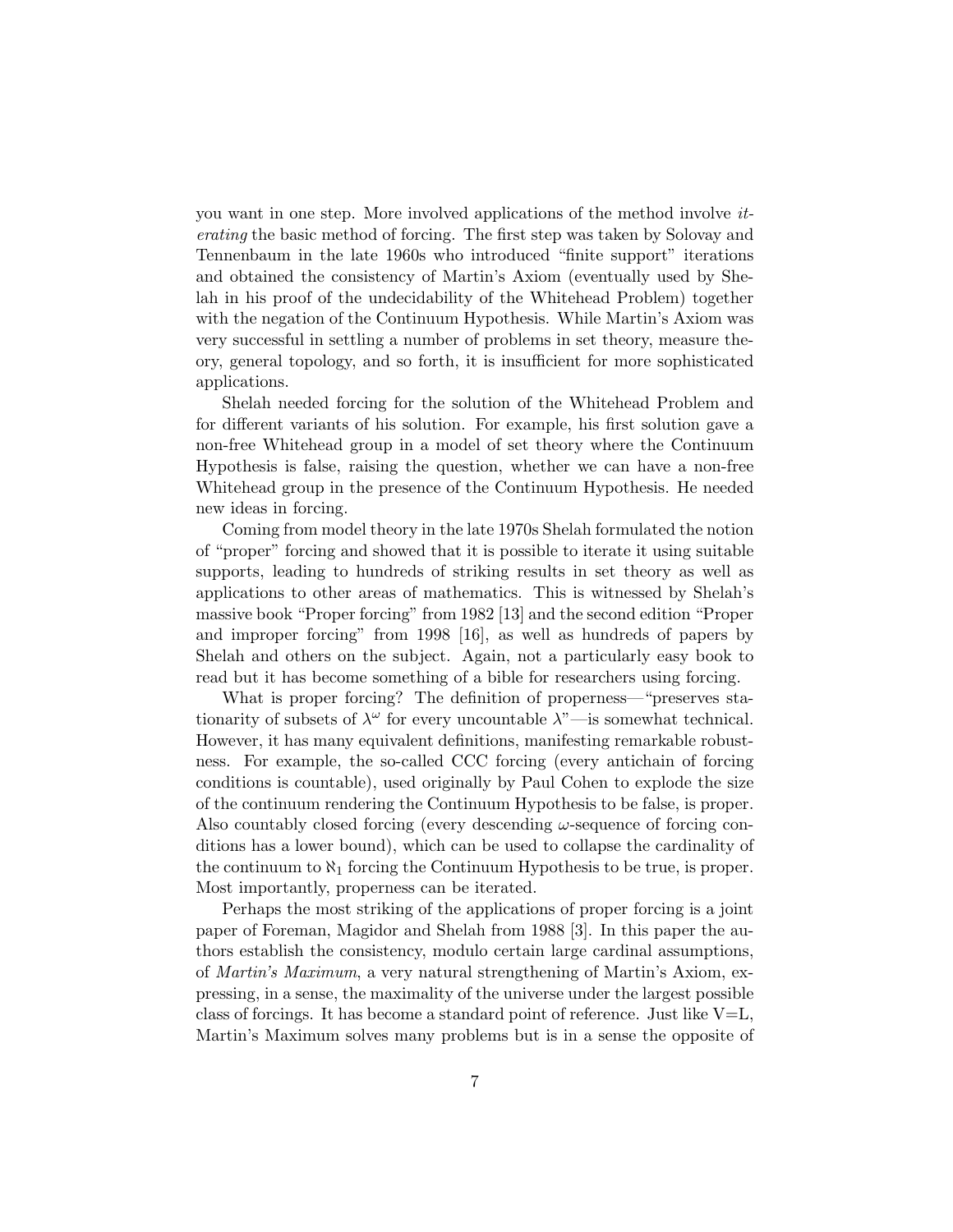V=L. Martin's Maximuum has a number of striking consequences, such as the saturation of the non-stationary ideal on  $\omega_1$  as well as  $2^{\aleph_0} = \aleph_2$ . It is remarkable that maximality with respect to pushing the continuum up by (e.g.) CCC forcing and collapsing it down by (e.g.) countably closed forcing somehow reaches a "balance" at  $\aleph_2$ , not  $\aleph_1$ . Some have taken this as an indication that we should accept the continuum "really" being of cardinality  $\aleph_2$ , but this is, by the way, not Shelah's view on the question of the Continuum Hypothesis, as he makes clear in his "Reflecting on logical dreams" [18].

## 3 Set theory: PCF theory

The emergence of powerful forcing techniques created a feeling that set theory, and cardinal arithmetic in particular, would be essentially all about independence results. Shelah has come forward very strongly with his own ideology that the axioms may be stronger than we think, and we should not give up too easily. Shelah has advocated that we should try to solve problems by proving them from ZFC rather than resorting to proving just independence results, even if we have to reformulate the problems.

With his powerful PCF theory (possible cofinality theory), launched in a sequence of papers starting 1978 and culminating in the monograph "Cardinal Arithmetic" [15], Shelah showed that if you ask the right questions, then independence begins to recede. His idea is that thinking only of the cardinality of a set is too simple-minded, we should rather think of cofinalities of various infinite reduced products of sets. He was able to reintroduce the idea that the ZFC axioms of set theory are able to decide questions about cardinal arithmetic, and he indeed proved straight from the axioms surprising results such as:

$$
\aleph_{\omega}^{\aleph_0} \leq 2^{\aleph_0} + \aleph_{\omega_4}.
$$

This was at the time a shocking result because it was provable from ZFC and still it was a new fact about cardinal arithmetic. The received ideology had been that we cannot prove anything about such matters, independence is everywhere. This brought hope that if we formulate questions in the right way, much more can be proved from ZFC alone than was anticipated.

PCF theory has been subsequently used by Shelah and others to prove results in set theory, model theory, algebra and topology, especially about singular cardinals. (A set is of singular cardinality if it is a union of fewer sets of smaller cardinality.) Typically in each case, there was no hope of proving the result in ZFC alone, before the emergence of PCF theory.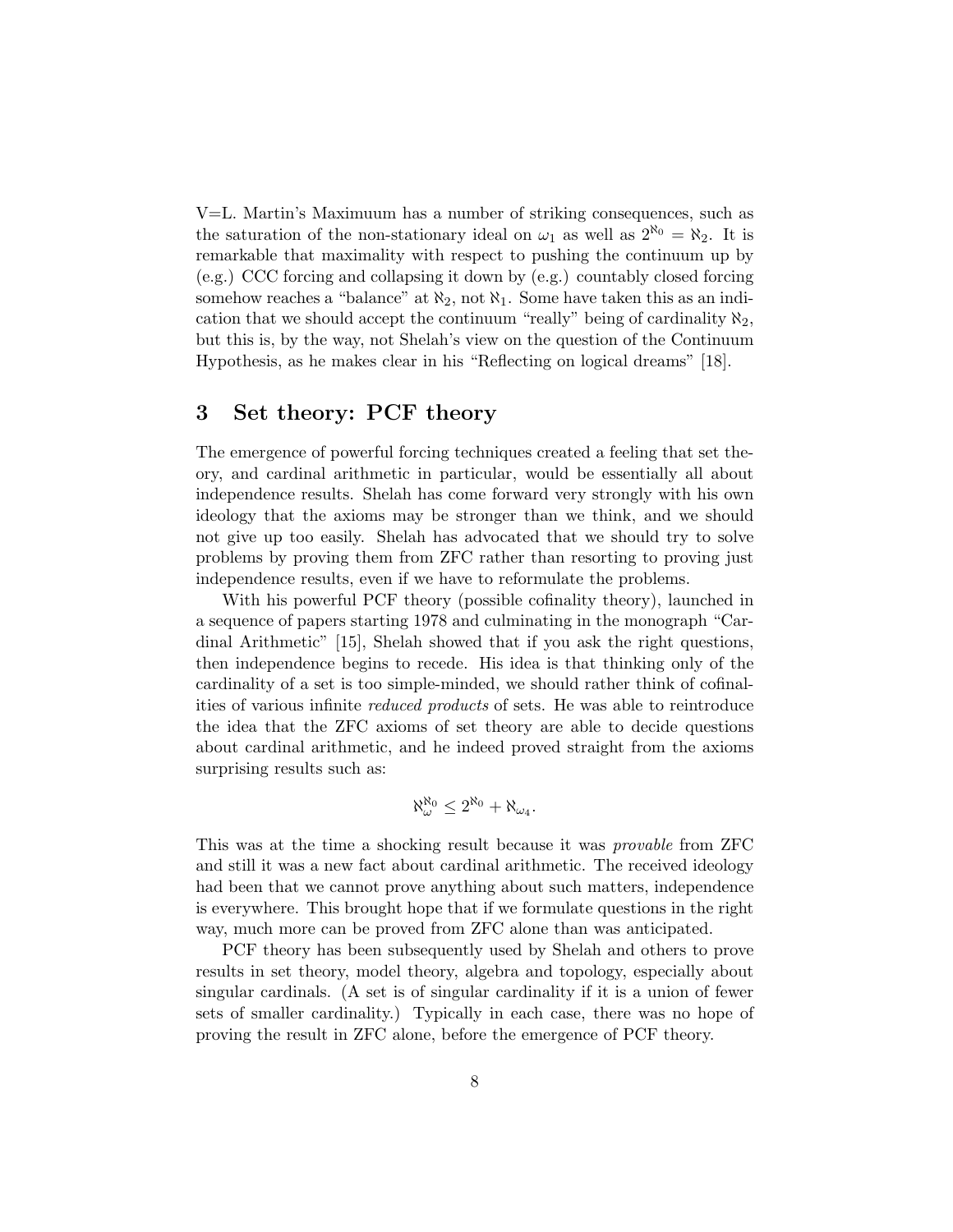I will now briefly sketch PCF theory. There is something in set theory that may bother us. In model theory we have the universe of a model and then some structure, be it order structure, algebraic structure, tree structure, whatever, but there are relations that give structure. When you have structure, no wonder that you have structure theorems. Some models are isomorphic, some are not. But in set theory we have this bold starting point that we look at sets only as sets with no other internal structure than the membership-relation. It may look too simple-minded. PCF theory takes a step away from this view. We look at Cartesian products, more exactly reduced products. Elements of such sets are functions and not even just functions but equivalence classes of functions. So there is more structure, for there is the product structure and there is equivalence structure arising from the filter used. This extra structure gives new results that otherwise do not seem possible.

Suppose a is an infinite set of regular cardinals such that  $\min(a) > |a|$ .  $\text{pcf}(a)$  is the set of possible cofinalities of ultraproducts of a i.e. the set of regular cardinals  $\lambda$  such that  $\lambda$  is the cofinality (the least cardinality of an unbounded set) of the ultraproduct  $\Pi a/D$  for some ultrafilter D on a.

**Theorem 2** ([15]). If a is the set of all regular cardinals on the interval  $[\min(a), \sup(a)),$  then  $|pcf(a)| \leq |a|^{+3}$ . In consequence, If  $2^{\aleph_0} < \aleph_\omega$ , then  $\aleph_{\omega}^{\aleph_0} < \aleph_{\omega_4}$  .

The surprising thing about this was that according to the common view ZFC alone could not possibly put a bound on  $\aleph_{\omega}^{\aleph_0}$ . In fact, Easton had proved in 1970 that exponentiation  $2^{\aleph_{\alpha}}$  of regular cardinals  $\aleph_{\alpha}$  ( $\aleph_{\omega}$  is singular!) can consistently manifest any pattern what so ever as long as the two principles (1)  $\alpha \leq \beta$  implies  $2^{\aleph_{\alpha}} \leq 2^{\aleph_{\beta}}$ , (2) The cofinality of  $2^{\aleph_{\alpha}}$  is greater than  $\aleph_{\alpha}$ , are respected [1].

Now a few words about something else which brings us back to model theory, namely finite models. Shelah has during his career proved many results about finite models. Here is another result about finite sets. Again, it is not clear whether it is logic but let us not pay attention to that. Van der Waerden's Theorem says that if you fix a natural number k and divide numbers  $1, 2, \ldots, n$ , for large enough n, into two parts, then one of the parts contains an arithmetic progression of length k.

Graham-Rothschild-Spencer: "Ramsey Theory" (1990) [4] write:

In 1987 the Israeli logician Saharon Shelah shocked the combinatorial world by finding a fundamentally new proof of the Hales-Jewett theorem, and hence of van der Waerden's theorem.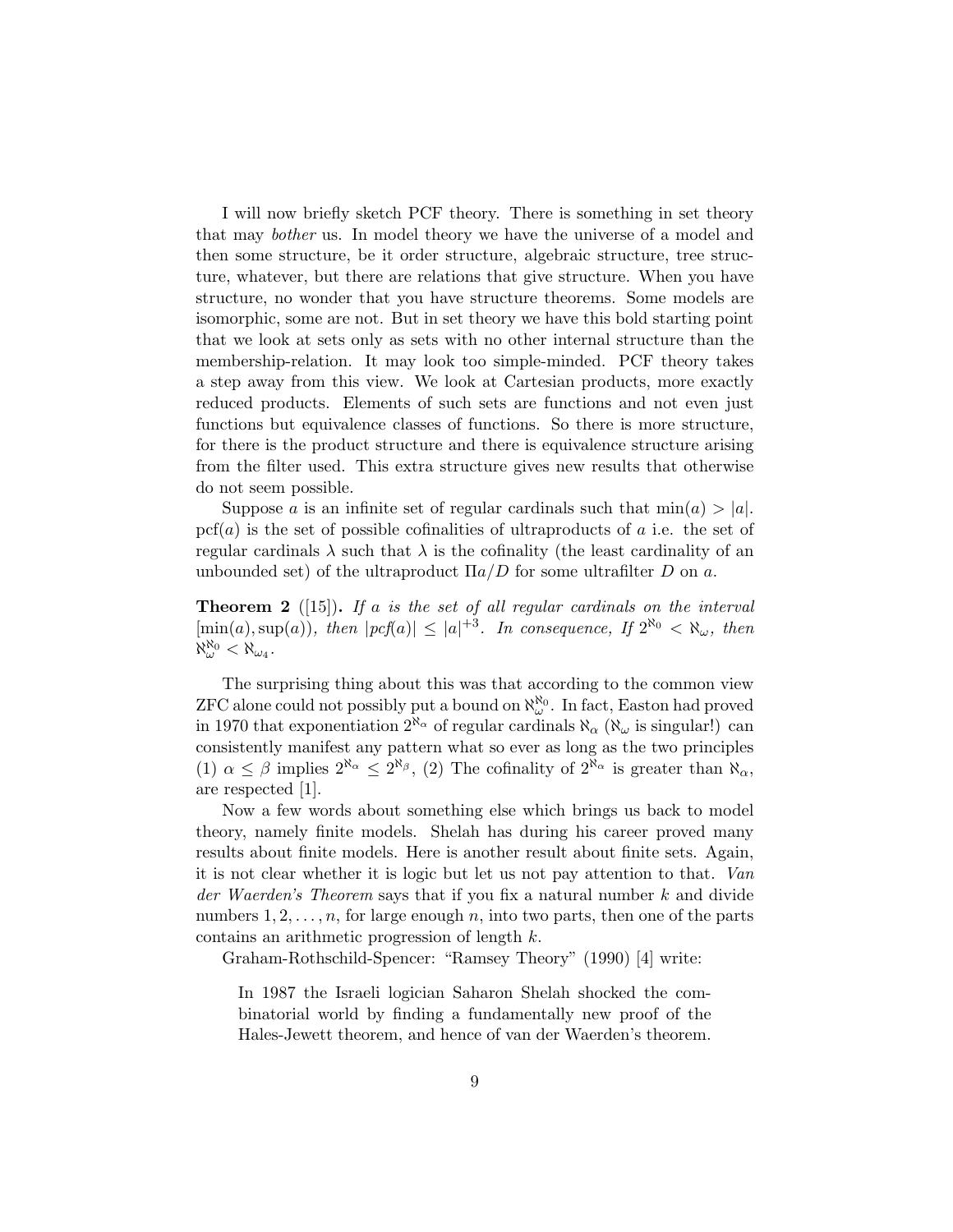The theorem is of the form "for all  $k$  there is  $n \ldots$ ". Previous proofs gave an explicit bound for  $n$  in terms of  $k$ , which was enormously large, or technically: grew faster than any primitive recursive function (sum, product, exponentiation and their iterations are primitive recursive). Shelah's new proof, inspired by a model-theoretic insight, gave the first primitive recursive upper bound.

Finite model theory is a hot topic nowadays. For example, one can define stability theoretic concepts in the finite context. We can define what it means for a finite graph to be stable and prove interesting results about such graphs. It would be natural but far from the truth to think that finite models are easier than infinite models. In fact nothing is as complicated as finite models. What is emerging now is a kind of stability theory for finite models along the lines of Shelah's stability theory of infinite models [8].

# 4 Back to model theory: A new Lindström Theorem

Per Lindström (1969) proved that first order logic is maximal with respect to a Downward Löwenheim-Skolem Theorem and the Compactness Theorem [7]. This is a very famous result that every model theorist, maybe even every logician, knows about. If you aspire to have another nice logic with these two properties, it is hopeless, you cannot find such an extension, as any proper extension violates one of these two properties. When this result became more widely known in the early 1970s many people tried to find characterizations of other logics. A whole new field of model theory called abstract (or soft) model theory was born. Although many extensions of first order logic were known or introduced in the 1970s and the 1980s, no new "Lindström Theorems" were found. The situation with the Craig Interpolation Theorem was similar. The area of abstract model theory almost started to die because of this lack of new characterizations. In 2011 Shelah found a class of new infinitary logics  $L^1_{\kappa}$  which have a Lindström Theorem and satisfy the Craig Interpolation Theorem.

To understand  $L^1_{\kappa}$  it is helpful to go back to the Ehrenfeuch-Faïssé characterization of elementary equivalence in first order logic. This is in terms of a game. Suppose  $A$  and  $B$  are two models of the same vocabulary. In the game which we denote by  $G_n(A, B)$  two players I and II pick one at a time elements from  $A \cup B$ . During round i of the game I picks an element  $a_i$  from A and then II picks an element  $b_i$  from B and vice versa: If I picks an element  $b_i$  from B then I picks an element  $a_i$  from A. After n rounds the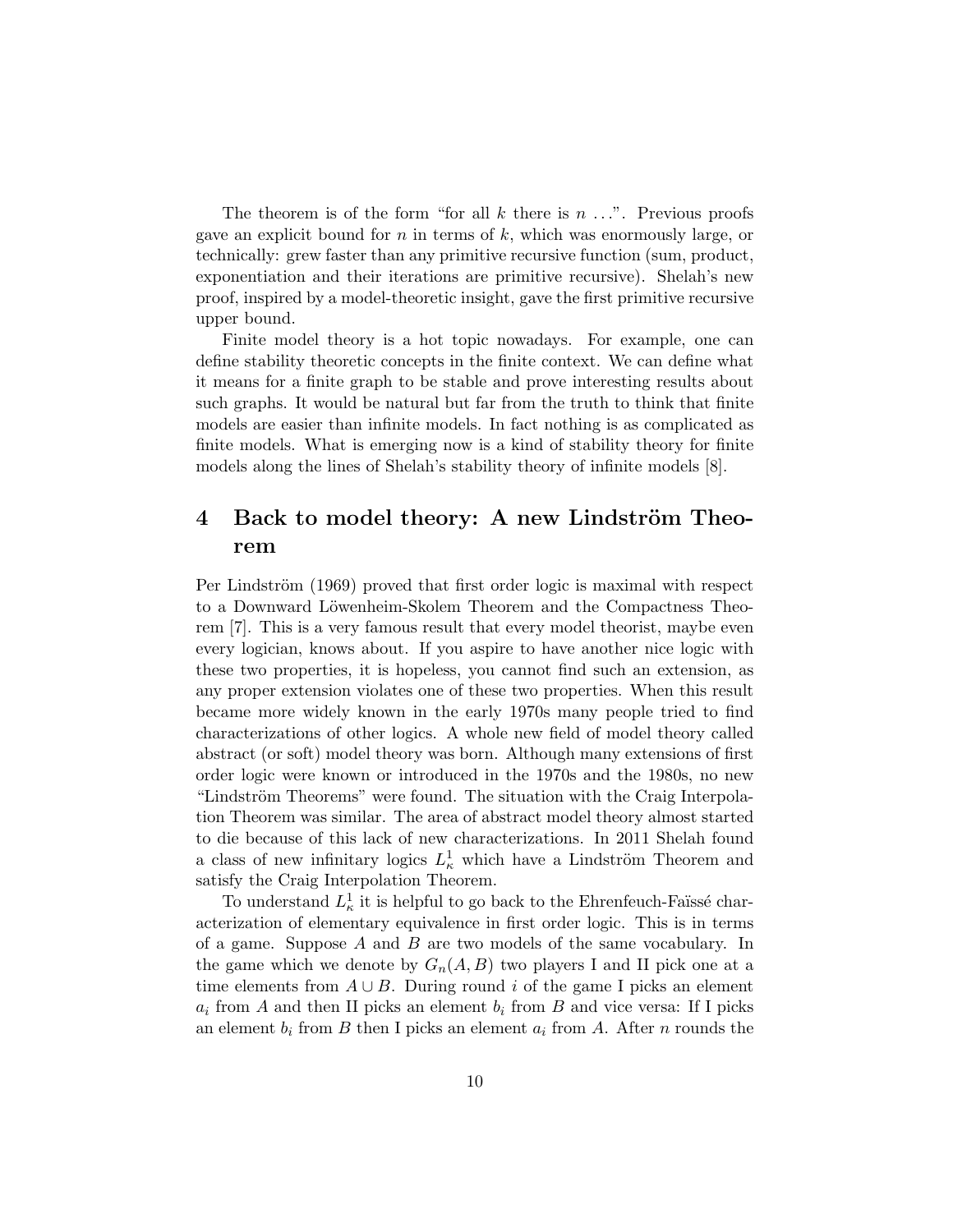pairs of played elements  $\{(a_i, b_i) : 0 \leq i < n\}$  form a binary relation R on  $A \times B$ . If this relation is a partial isomorphism, i.e. preserves atomic formulas and their negations, we say that II has won. In a finite vocabulary a model class K is definable in first order logic if and only if there is an n such that if  $A \in K$  and Player II has a winning strategy in the above  $G_n(A, B)$ , then  $B \in K$ . In this sense the games  $G_n(A, B)$  completely determine first order logic. The standard proof of Lindström's Theorem uses these games in an essential way.

Let us try to do the same for the infinitary logic  $L_{\kappa\kappa}$ , a kind of straightforward generalization of first order logic to the realm of infinite operations, in which one can form conjunctions and disjunctions of length  $\lt \kappa$  and quantify over sequences of variables of length  $\lt \kappa$ . In the respective game which we denote by  $G_{\alpha}^{\kappa}(A, B)$  two players I and II pick one at a time sequences of length <  $\kappa$  of elements from  $A\cup B.$  During round  $i$  of the game I picks a sequence  $a_i^{\xi}$  $\frac{\xi}{i}, \xi < \lambda_i$ , where  $\lambda_i < \kappa$ , from A then II picks a sequence  $b_i^{\xi}$  $\frac{\varsigma}{i}$  ,  $\xi < \lambda_i$ , from B and vice versa. Additionally, when player I moves, he has to also pick  $\alpha_i < \alpha$  such that move by move the  $\alpha_i$  form a descending sequence. The game ends when  $\alpha_n = 0$ . After this the pairs of played elements  $\left( a_i^{\xi} \right)$  $_{i}^{\xi},b_{i}^{\xi})$ form a binary relation on  $A \times B$ . If this relation is a partial isomorphism, we say that II has won. This game seems natural enough but it has serious weaknesses, known since the 1960s, which prevent it from being used e.g. to prove the Craig Interpolation Theorem for  $L_{\kappa\kappa}$ , let alone a Lindström Theorem for it.

Shelah introduced a new version  $DG_{\alpha}^{\kappa}(A, B)$  of the game  $G_{\alpha}^{\kappa}(A, B)$ . This game resembles  $G^{\kappa}_{\alpha}(A, B)$  in all respects except that there is a twist in each round of moves. When I picks a sequence  $a_i^{\xi}$  $\zeta_i, \xi < \lambda_i$ , from A, Player II picks a function  $f_i: \lambda_i \to \omega$  and a sequence  $b_i^{\xi}$  $i, f_i(\xi) = 0$ , from B. During the next round of moves Player II gives a sequence  $b_i^{\xi}$  $i, f_i(\xi) = 1$ , then a sequence  $b_i^{\xi}$  $\frac{\xi}{i}$ ,  $f_i(\xi) = 2$ , etc, until eventually  $\alpha_n = 0$  and the game ends. So after the first round of moves Player II has a "debt": she has not yet revealed (or decided) what  $b_0^{\xi}$  $\zeta_0$  for  $f_0(\xi) > 0$  are. During the game more and more of this "debt" is paid but in the end, when  $\alpha_n = 0$ , the remaining debt remains unpaid. Player I will never know what  $b_0^{\xi}$  $\zeta_0$  for  $f_0(\xi) > n$  might be, but he can choose how big *n* is. The same happens with each  $f_i$ . A model class K is said to be definable in  $L^1_{\kappa}$  if (roughly) there are a  $\theta < \kappa$  and an  $\alpha < \kappa$  such that if  $A \in K$  and Player II has a winning strategy in the above game  $DG_{\alpha}^{\theta}(A, B)$ , then  $B \in K$ . It is noteworthy that this definition of  $L^1_{\kappa}$  gives no hint as to what the syntax of  $L^1_{\kappa}$  might be. Thus the logic  $L^1_{\kappa}$  is merely a family of model classes with some closure properties, just as in Lindström's original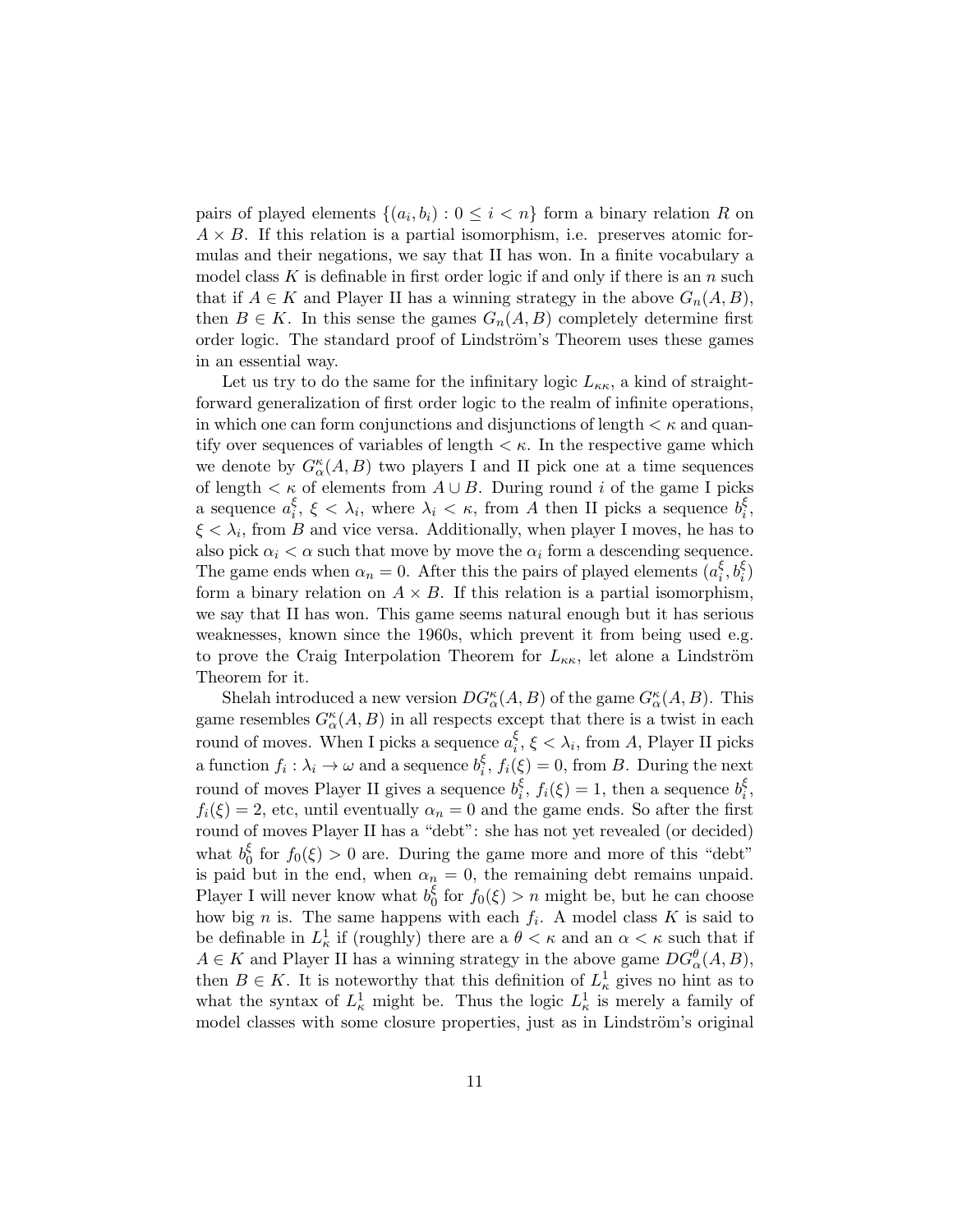paper [7].

**Theorem 3** ([17]). For  $\kappa = \mathbb{L}_{\kappa}$  the logic  $L_{\kappa}^1$  is maximal logic with respect to a Downward Löwenheim-Skolem property and the property of not being able (in a strong sense) to define the concept of well-ordering. For such κ the logic  $L^1_{\kappa}$  satisfies also the Craig Interpolation Theorem.

This result opens the door to the possibility that a new kind of infinitary model theory can be developed along the lines of first order model theory. This was the hope in the past but it took 40 years to become a reality. Once again, the impossible has become possible.

#### References

- [1] William B. Easton. Powers of regular cardinals. Ann. Math. Logic, 1:139–178, 1970.
- [2] Paul C. Eklof and Alan H. Mekler. Almost free modules, volume 65 of North-Holland Mathematical Library. North-Holland Publishing Co., Amsterdam, revised edition, 2002. Set-theoretic methods.
- [3] Matthew Foreman, Menachem Magidor, and Saharon Shelah. Martin's maximum, saturated ideals, and nonregular ultrafilters. I. Annals of Mathematics. Second Series, 127:1–47, 1988. See also Ann. of Math. (2) 129 (1989).
- [4] Ronald L. Graham, Bruce L. Rothschild, and Joel H. Spencer. Ramsey theory. Wiley-Interscience Series in Discrete Mathematics and Optimization. John Wiley & Sons, Inc., New York, second edition, 1990. A Wiley-Interscience Publication.
- [5] Leon Henkin, John Addison, William Craig, Dana Scott, and Robert Vaught, editors. Proceedings of the Tarski Symposium. Published for the Association for Symbolic Logic by the American Mathematical Society, Providence, R. I., 1974. An international symposium held at the University of California, Berkeley, June 23–30, 1971, to honor Alfred Tarski on the occasion of his seventieth birthday.
- [6] Wilfrid Hodges. What is a structure theory? Bull. London Math. Soc., 19(3):209–237, 1987.
- [7] Per Lindström. On extensions of elementary logic. Theoria, 35:1–11, 1969.